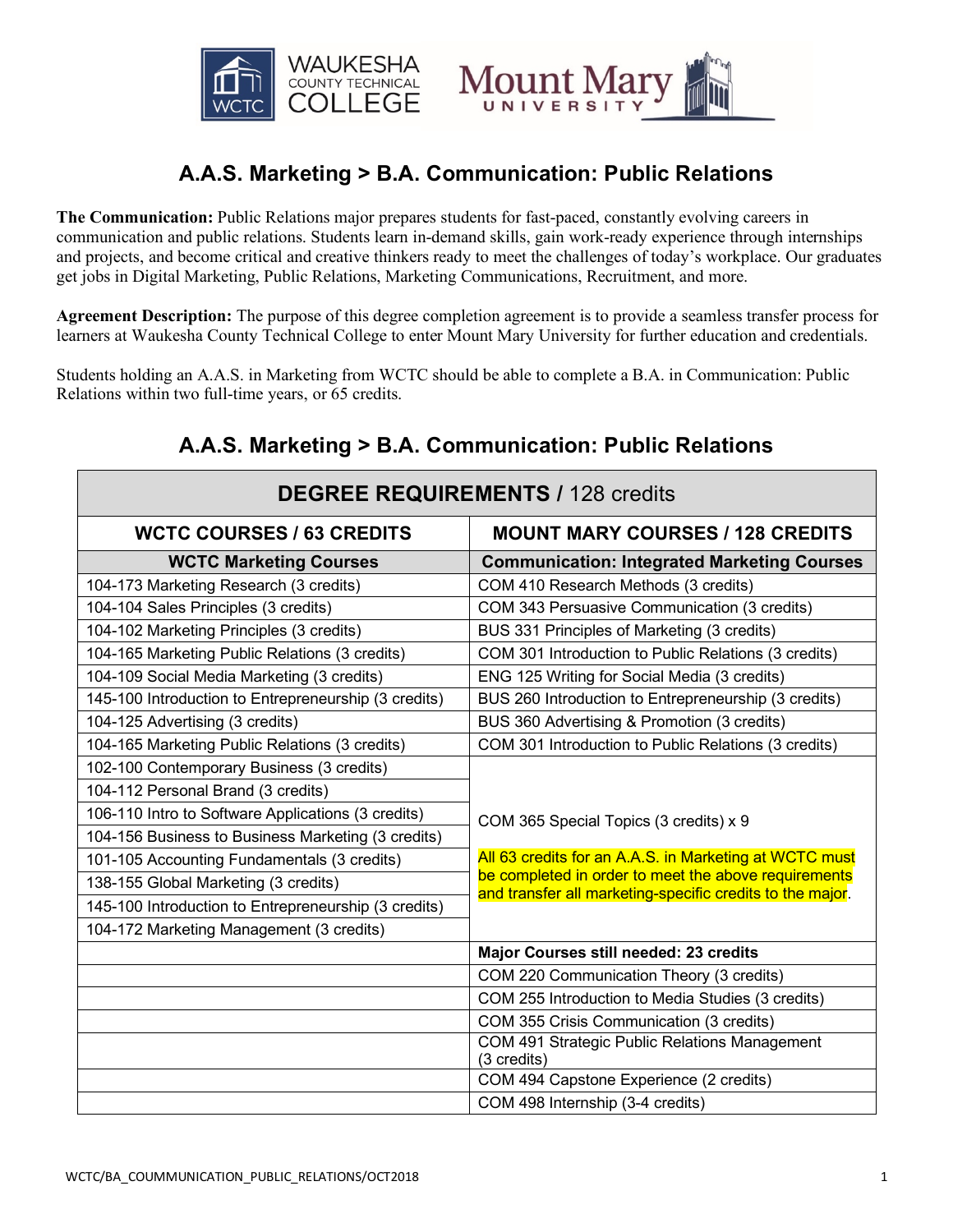| <b>Communication ENG (min. 3 credits)</b>                                                     |                                                                    |  |
|-----------------------------------------------------------------------------------------------|--------------------------------------------------------------------|--|
|                                                                                               | ENG 218 Writing for Web and Print (4 credits)                      |  |
|                                                                                               | ENG 220 Special Topics in Writing (1-4 credits)                    |  |
|                                                                                               | ENG 318 Editing, Style and Design (4 credits)                      |  |
|                                                                                               | ENG 325 Advanced Writing for New Media (4 credits)                 |  |
| <b>Communication COM (min. 3 credits)</b>                                                     |                                                                    |  |
|                                                                                               | COM 235 Intercultural Communication (4 credits)                    |  |
|                                                                                               | COM 320 Organizational Communication (3 credits)                   |  |
| Communication COM/GRD (min. 3 credits) (met at WCTC)                                          |                                                                    |  |
|                                                                                               | Communication COM/BUS (min. 3 credits) (met at WCTC)               |  |
| 104-102 Marketing Principles (3 credits)                                                      | BUS 331 Principles of Marketing (3 credits)                        |  |
| 196-140 Managing People (3 credits)                                                           | BUS 362 Principles of Management (3 credits)                       |  |
| Core Courses (min. 48 credits, including 3 credits with global designation)                   |                                                                    |  |
| Philosophy/Theology (min. 10 credits)                                                         |                                                                    |  |
|                                                                                               | SEA 101 Search for Meaning (4 credits)                             |  |
|                                                                                               | Theology (min. 3 credits) (prereq. SEA 101)                        |  |
|                                                                                               | Philosophy (min. 3 credits) (prereq. SEA 101)                      |  |
| <b>Communication/Math (min. 11 credits)</b>                                                   |                                                                    |  |
|                                                                                               | <b>Composition (min. 3 credits: ENG 120 required)</b>              |  |
| 809-136 English Composition 1 (3 credits)                                                     | ENG 110 Intro to College Writing (3 credits)                       |  |
|                                                                                               | ENG 120 College Research Writing (3 credits)                       |  |
|                                                                                               | <b>Communication (min. 2 credits)</b>                              |  |
| 801-196 Oral/Interpersonal Communication (3 credits)                                          | COM 104 Public Speaking (2 credits)                                |  |
|                                                                                               | Mathematics requirement (min. 3 credits at level 104<br>or higher) |  |
| 804-123 Math w/Business Applications (3 credits)                                              | MAT 104 Contemporary Mathematics (3 credits)                       |  |
|                                                                                               | World Language (min. 3 credits or equivalency<br>fulfilled)        |  |
| Literature/Fine Arts (min. 9 credits) There are many courses that meet this requirement.      |                                                                    |  |
|                                                                                               | Fine Arts (min. 3 credits)                                         |  |
|                                                                                               | Literature (min. 3 credits)                                        |  |
| Option: (min. 3 credits) Choose three additional credits from either Fine Arts or Literature. |                                                                    |  |
| Humanistics (min. 9 credits)                                                                  |                                                                    |  |
|                                                                                               | History (min. 3 credits)                                           |  |
| <b>Behavioral/Social Science (min. 3 credits)</b>                                             |                                                                    |  |
| 809-196 Introduction to Sociology (3 credits)                                                 | SOC 101 Introductory Sociology (3 credits)                         |  |
| 809-199 Psychology of Human Relations (3 credits)                                             | PSY 100 Psychology of Human Adjustment (3 credits)                 |  |
| 809-195 Economics (3 credits)                                                                 | BUS 301 Microeconomics (4 credits)                                 |  |
| <b>Natural Sciences (min. 3 credits)</b>                                                      |                                                                    |  |
| Elective credits (counting toward min. 128)                                                   |                                                                    |  |

*\* This chart represents only those courses required for an A.A.S. Marketing Management from Waukesha County Technical College. A student may have accrued more credits, and up to 72 credits will be granted for courses at Waukesha County Technical College in which a student has earned a grade of "C" (2.0) or better.*